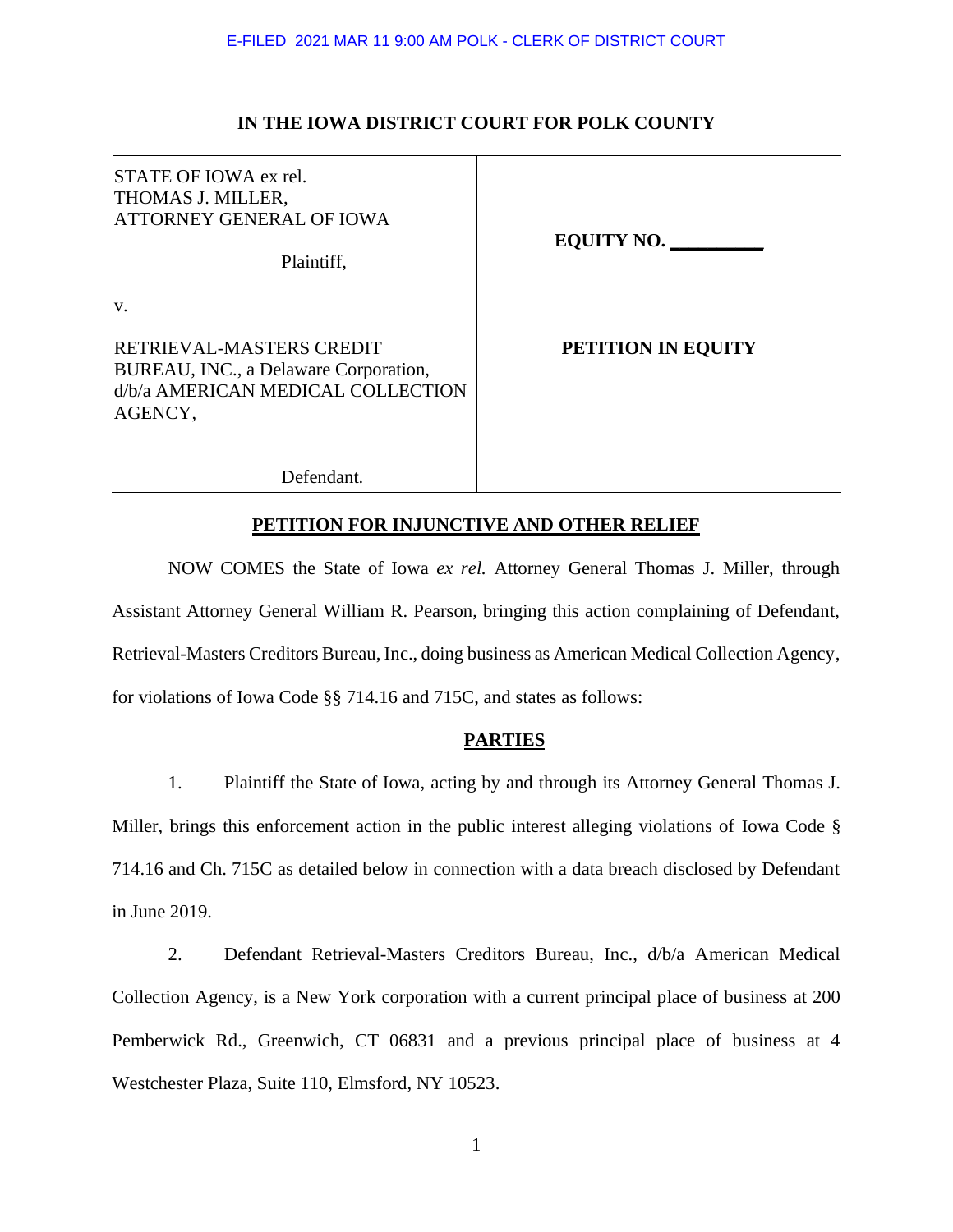### **PUBLIC INTEREST**

3. Plaintiff State of Iowa has reason to believe Defendant has engaged in and will continue to engage in the unlawful practices described below. Therefore, Plaintiff has reason to believe that Defendant has caused and will cause adverse effects to business enterprises which lawfully conduct trade and commerce in this State. Further, one of the principal purposes of the Iowa Code Ch. 715C, pursuant to which this action is filed, is to protect consumers from identity theft, in part by requiring businesses to implement and maintain reasonable safeguards to protect the personal information of consumers from unlawful use or disclosure.

4. Therefore, the State of Iowa has reason to believe that this action is in the public interest.

# **JURISDICTION AND VENUE**

5. This enforcement action is brought by the Attorney General of Iowa, in the name of the State and in the public interest, pursuant to the authority granted by Iowa Code § 714.16.

6. Venue is proper in Polk County pursuant to Iowa Code § 714.16(10) because Defendant has engaged in violations of Iowa Code § 714.16 and Ch. 715C that have affected residents of Polk County.

#### **ADVERTISEMENT**

7. Defendant has, at all times described below, engaged in conduct which constitutes "advertisement" as that term is defined by Iowa Code  $\S 714.16(1)(a)$ , which states:

> The term "advertisement" includes the attempt by publication, dissemination, solicitation, or circulation to induce directly or indirectly any person to enter into any obligation or acquire any title or interest in any merchandise.

> > 2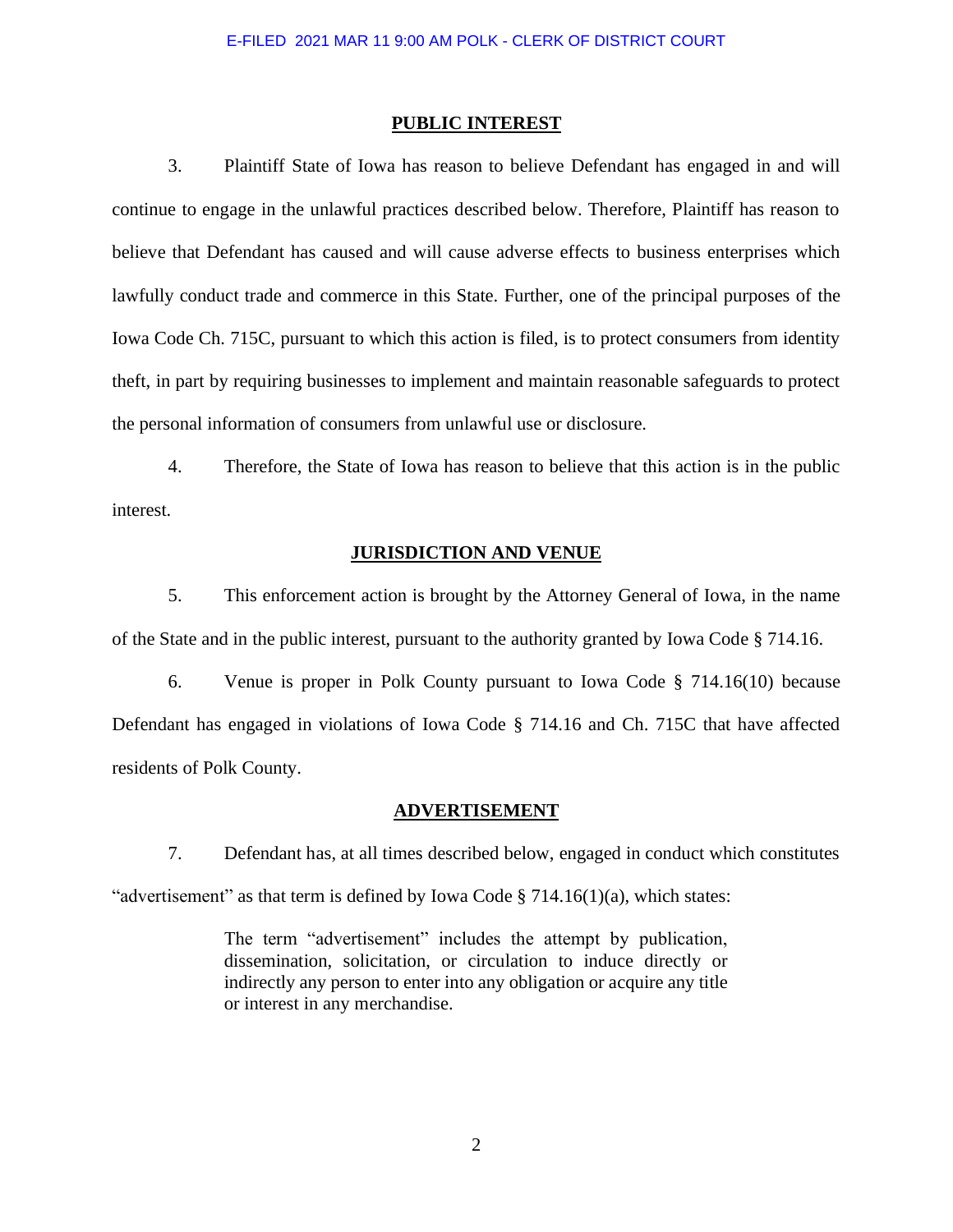### **ACTS OF AGENTS**

- 8. Whenever in this Petition it is alleged that Defendant did any act, it is meant that:
	- a. Defendant performed or participated in the act; or
	- b. Defendant's officers, affiliates, subsidiaries, divisions, agents, or employees performed or participated in the act on behalf of and under the authority of the Defendant.

### **BACKGROUND AND STATEMENT OF FACTS**

9. Defendant Retrieval-Masters Creditors Bureau, Inc., is a debt collection agency. Defendant collected medical debts on behalf of healthcare providers under the name American Medical Collection Agency ("AMCA") from consumers across the country, including residents of Iowa.

10. In June 2019, Defendant publicly disclosed that between August 1, 2018 and March 30, 2019, an unauthorized user had gained access to Defendant's internal system (hereafter "Data Breach").

11. Defendant further disclosed that the intruder had gained access to records with the personal information of approximately twenty million individuals from whom Defendant was attempting to collect payment on behalf of medical providers. The information included names, dates of birth, social security numbers, financial information, and medical information.

12. On or about June 6, 2019, Defendant began mailing notice of the Data Breach to over seven million affected consumers. These notices included an offer to affected individuals of consumer credit monitoring for two years.

13. In the regular course of its business, Defendant collected and maintained the personal information of individuals located in Iowa and throughout the country, to include dates

3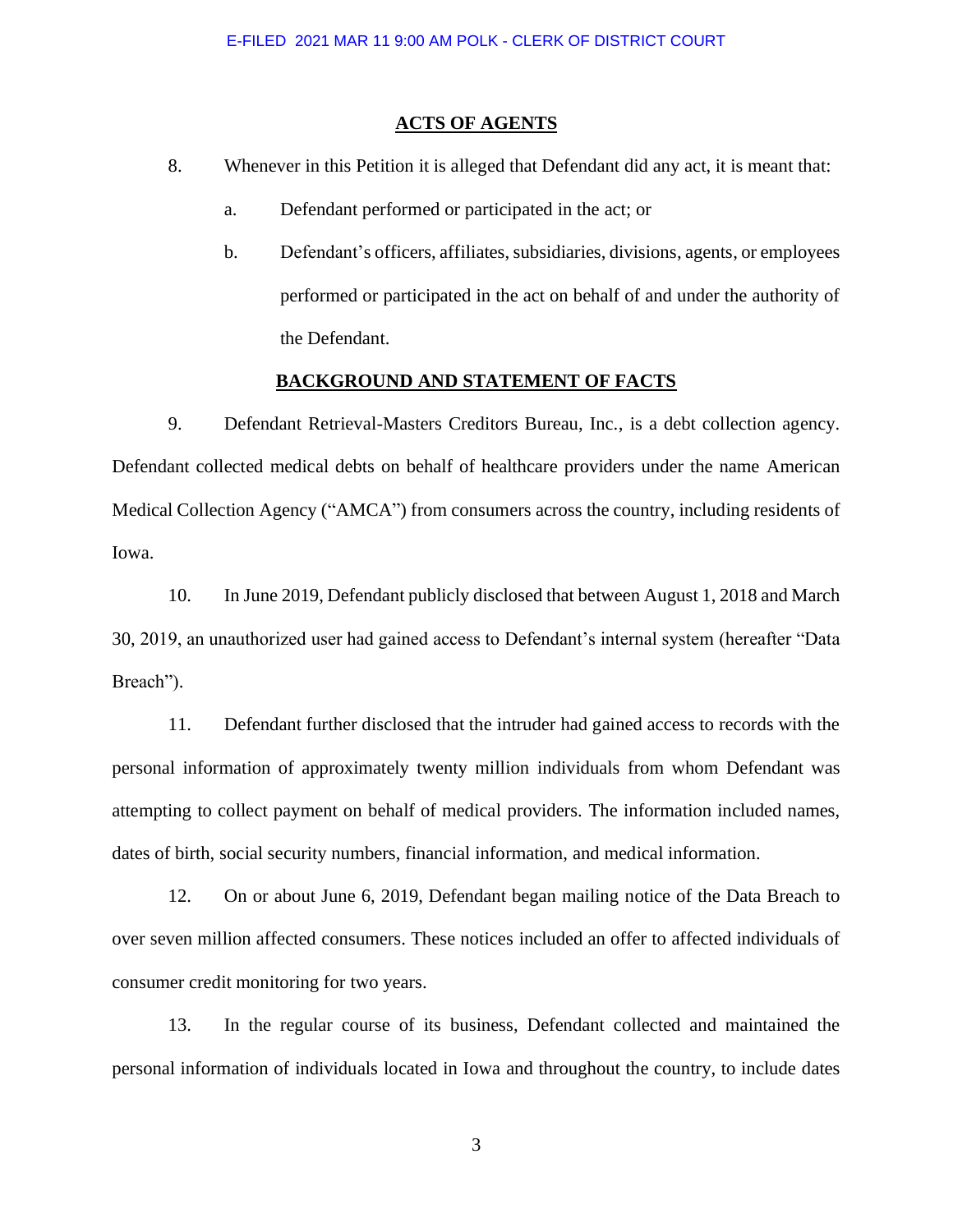### E-FILED 2021 MAR 11 9:00 AM POLK - CLERK OF DISTRICT COURT

of birth, social security numbers, financial information, and medical information (hereafter "PI").

14. Defendant's conduct in collecting and maintaining PI was subject to the requirements of Iowa Code Ch. 715C and Iowa Code § 714.16, which together require that a business implement and maintain reasonable procedures to protect from unlawful use or disclosure any personal information collected or maintained by the business in the regular course of business, including information that identifies an individual and relates to the provision of health care to the individual, and was further subject to the requirements of the federal Health Insurance Portability and Accountability Act of 1996 ("HIPAA") and its implementing regulations. *See* 45 CFR Parts 160 and 164.15.

15. Defendant represented on its website that it was compliant with all applicable Federal and State laws. It also accepted payments by credit card, thus directly and indirectly representing that it was compliant with the Payment Card Industry Data Security Standard ("PCI DSS"), which is a set of security standards designed to ensure that all companies that accept, process, store, or transmit credit card information maintain a secure environment to safeguard such information throughout the transaction process.

16. Defendant engaged in trade and commerce and did business in the State of Iowa including by acting as a Business Associate, as defined by HIPAA, and collecting debts in this Iowa on behalf of medical providers.

# **CAUSES OF ACTION**

17. The State of Iowa re-alleges and incorporates by reference each and every preceding paragraph of this petition.

18. The State of Iowa further alleges that Defendant has, in the conduct of trade or commerce, engaged in false, misleading, unfair or deceptive acts or practices in violation of the

4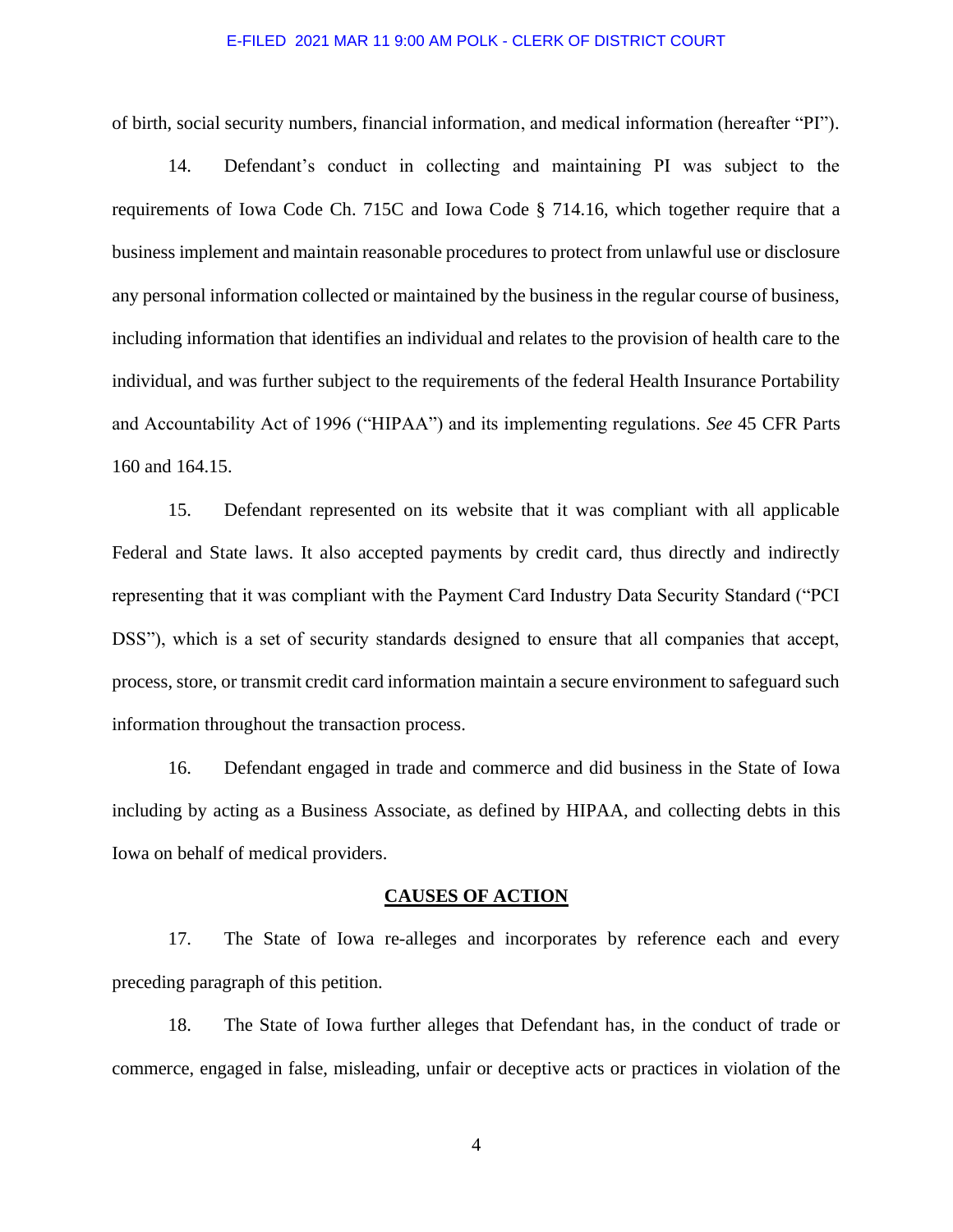### E-FILED 2021 MAR 11 9:00 AM POLK - CLERK OF DISTRICT COURT

following provisions of the Iowa laws: Iowa Code § 714.16 and Ch. 715C. More specifically, Plaintiff alleges that contrary to its representations, Defendant failed to comply with requirements to safeguard the personal information of consumers, including the requirements of HIPAA and its implementing regulations.

19. The State of Iowa further alleges that Defendant's conduct as described above violated Iowa Code Ch. 715C and § 714.16, which together require that a business shall implement and maintain reasonable procedures, including taking any appropriate corrective action, to protect from unlawful use or disclosure any personal information collected or maintained by the business in the regular course of business, including information that identifies an individual and relates to the provision of health care to the individual.

# **PRAYER FOR RELIEF**

20. WHEREFORE, Plaintiff prays that this court will award judgment for the Plaintiff and against the Defendant and enter an Order:

- a. Finding that Defendant violated the following state laws: the Iowa Code § 714.16 and Ch. 715C;
- b. Enjoining Defendant from engaging in the deceptive acts and practices alleged herein;
- c. Requiring Defendant to pay a penalty of up to \$40,000 per deceptive or unfair act or practice and an additional amount of \$40,000 for each act or practice found to have been committed with intent to defraud, as provided in Section 7 of the Consumer Fraud Act, Iowa Code § 714.16(7);
- d. Requiring Defendant to pay all attorneys' fees and costs as provided by Section 11 of the Consumer Fraud Act, Iowa Code § 714.16(11); and